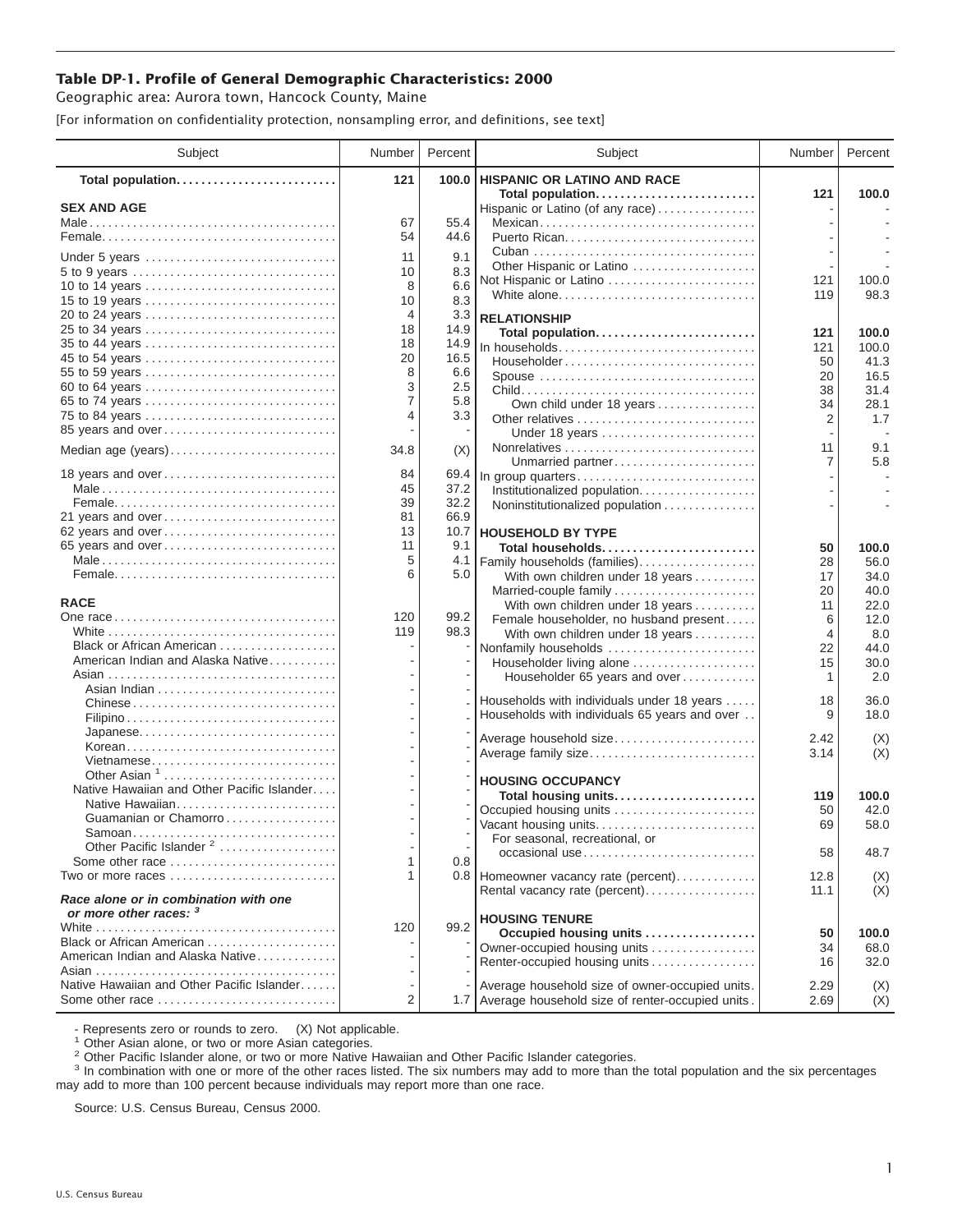## **Table DP-2. Profile of Selected Social Characteristics: 2000**

Geographic area: Aurora town, Hancock County, Maine

[Data based on a sample. For information on confidentiality protection, sampling error, nonsampling error, and definitions, see text]

| Subject                                                                     | Number         | Percent       | Subject                                                                                                         | <b>Number</b>            | Percent    |
|-----------------------------------------------------------------------------|----------------|---------------|-----------------------------------------------------------------------------------------------------------------|--------------------------|------------|
| <b>SCHOOL ENROLLMENT</b><br>Population 3 years and over                     |                |               | <b>NATIVITY AND PLACE OF BIRTH</b><br>Total population                                                          | 110                      | 100.0      |
| enrolled in school                                                          | 30             |               |                                                                                                                 | 110                      | 100.0      |
| Nursery school, preschool                                                   |                |               |                                                                                                                 | 110                      | 100.0      |
| Kindergarten                                                                | $\overline{4}$ | 13.3          | State of residence                                                                                              | 79                       | 71.8       |
| Elementary school (grades 1-8)<br>High school (grades 9-12)                 | 18<br>5        | 60.0<br>16.7  | Different state<br>Born outside United States                                                                   | 31                       | 28.2       |
| College or graduate school                                                  | 3              |               |                                                                                                                 |                          |            |
|                                                                             |                |               | Entered 1990 to March 2000                                                                                      |                          |            |
| <b>EDUCATIONAL ATTAINMENT</b>                                               |                |               | Naturalized citizen                                                                                             |                          |            |
| Population 25 years and over                                                | 68             | 100.0         |                                                                                                                 |                          |            |
| Less than 9th grade<br>9th to 12th grade, no diploma                        | 2<br>6         | 2.9<br>8.8    | <b>REGION OF BIRTH OF FOREIGN BORN</b>                                                                          |                          |            |
| High school graduate (includes equivalency)                                 | 37             | 54.4          | Total (excluding born at sea)                                                                                   |                          |            |
| Some college, no degree                                                     | 12             | 17.6          |                                                                                                                 |                          |            |
| Associate degree                                                            | 6              | 8.8           |                                                                                                                 |                          |            |
|                                                                             | 5              | 7.4           |                                                                                                                 |                          |            |
| Graduate or professional degree                                             |                |               |                                                                                                                 |                          |            |
| Percent high school graduate or higher                                      | 88.2           | (X)           | Northern America                                                                                                |                          |            |
| Percent bachelor's degree or higher                                         | 7.4            | (X)           | <b>LANGUAGE SPOKEN AT HOME</b>                                                                                  |                          |            |
| <b>MARITAL STATUS</b>                                                       |                |               | Population 5 years and over                                                                                     | 99                       | 100.0      |
| Population 15 years and over                                                | 77             | 100.0         | English only                                                                                                    | 89                       | 89.9       |
| Never married                                                               | 14             | 18.2          | Language other than English                                                                                     | 10                       | 10.1       |
| Now married, except separated                                               | 33             | 42.9          | Speak English less than "very well"                                                                             | 7                        | 7.1        |
| Separated                                                                   | 4              | 5.2           | Spanish<br>Speak English less than "very well"                                                                  | 5<br>5                   | 5.1<br>5.1 |
|                                                                             | 5<br>5         | 6.5           | Other Indo-European languages                                                                                   | 5                        | 5.1        |
|                                                                             | 21             | 6.5<br>27.3   | Speak English less than "very well"                                                                             | $\overline{2}$           | 2.0        |
|                                                                             | 9              | 11.7          | Asian and Pacific Island languages                                                                              |                          |            |
|                                                                             |                |               | Speak English less than "very well"                                                                             |                          |            |
| <b>GRANDPARENTS AS CAREGIVERS</b>                                           |                |               | <b>ANCESTRY (single or multiple)</b>                                                                            |                          |            |
| Grandparent living in household with<br>one or more own grandchildren under |                |               | Total population                                                                                                | 110                      | 100.0      |
|                                                                             |                |               | Total ancestries reported                                                                                       | 142                      | 129.1      |
| Grandparent responsible for grandchildren                                   |                |               |                                                                                                                 | $\overline{\phantom{a}}$ |            |
|                                                                             |                |               |                                                                                                                 | 8                        | 7.3        |
| <b>VETERAN STATUS</b>                                                       |                |               |                                                                                                                 |                          |            |
| Civilian population 18 years and over<br>Civilian veterans                  | 72<br>14       | 100.0<br>19.4 |                                                                                                                 | 44                       | 40.0       |
|                                                                             |                |               | French (except Basque) <sup>1</sup>                                                                             | $\overline{7}$           | 6.4        |
| <b>DISABILITY STATUS OF THE CIVILIAN</b>                                    |                |               | French Canadian <sup>1</sup>                                                                                    | 2                        | 1.8        |
| NONINSTITUTIONALIZED POPULATION                                             |                |               |                                                                                                                 | 25                       | 22.7       |
| Population 5 to 20 years                                                    | 27             | 100.0         |                                                                                                                 |                          |            |
| With a disability                                                           | 2              | 7.4           | $\left  \text{Irish}^{\bar{1}}, \ldots, \ldots, \ldots, \ldots, \ldots, \ldots, \ldots, \ldots, \ldots \right $ | 16                       | 14.5       |
| Population 21 to 64 years<br>With a disability                              | 60<br>16       | 100.0<br>26.7 |                                                                                                                 |                          | 3.6        |
|                                                                             | 56.3           | (X)           |                                                                                                                 |                          |            |
| No disability                                                               | 44             | 73.3          | Norwegian                                                                                                       |                          | 0.9        |
| Percent employed                                                            | 90.9           | (X)           |                                                                                                                 |                          |            |
| Population 65 years and over                                                | 12             | 100.0         |                                                                                                                 |                          |            |
| With a disability                                                           | 3              | 25.0          |                                                                                                                 |                          |            |
| <b>RESIDENCE IN 1995</b>                                                    |                |               |                                                                                                                 | $\overline{2}$           | 1.8        |
| Population 5 years and over                                                 | 99             | 100.0         | Subsaharan African                                                                                              |                          |            |
| Same house in 1995                                                          | 54             | 54.5          |                                                                                                                 | 4                        | 3.6        |
| Different house in the U.S. in 1995                                         | 44             | 44.4          |                                                                                                                 |                          |            |
| Same county                                                                 | 20             | 20.2          |                                                                                                                 |                          |            |
| Different county                                                            | 24             | 24.2          | United States or American                                                                                       |                          |            |
| Same state<br>Different state                                               | 13<br>11       | 13.1<br>11.1  | West Indian (excluding Hispanic groups)                                                                         |                          |            |
|                                                                             | 1              | 1.0           | Other ancestries                                                                                                | 29                       | 26.4       |
|                                                                             |                |               |                                                                                                                 |                          |            |

-Represents zero or rounds to zero. (X) Not applicable. 1 The data represent a combination of two ancestries shown separately in Summary File 3. Czech includes Czechoslovakian. French includes Alsatian. French Canadian includes Acadian/Cajun. Irish includes Celtic.

Source: U.S. Bureau of the Census, Census 2000.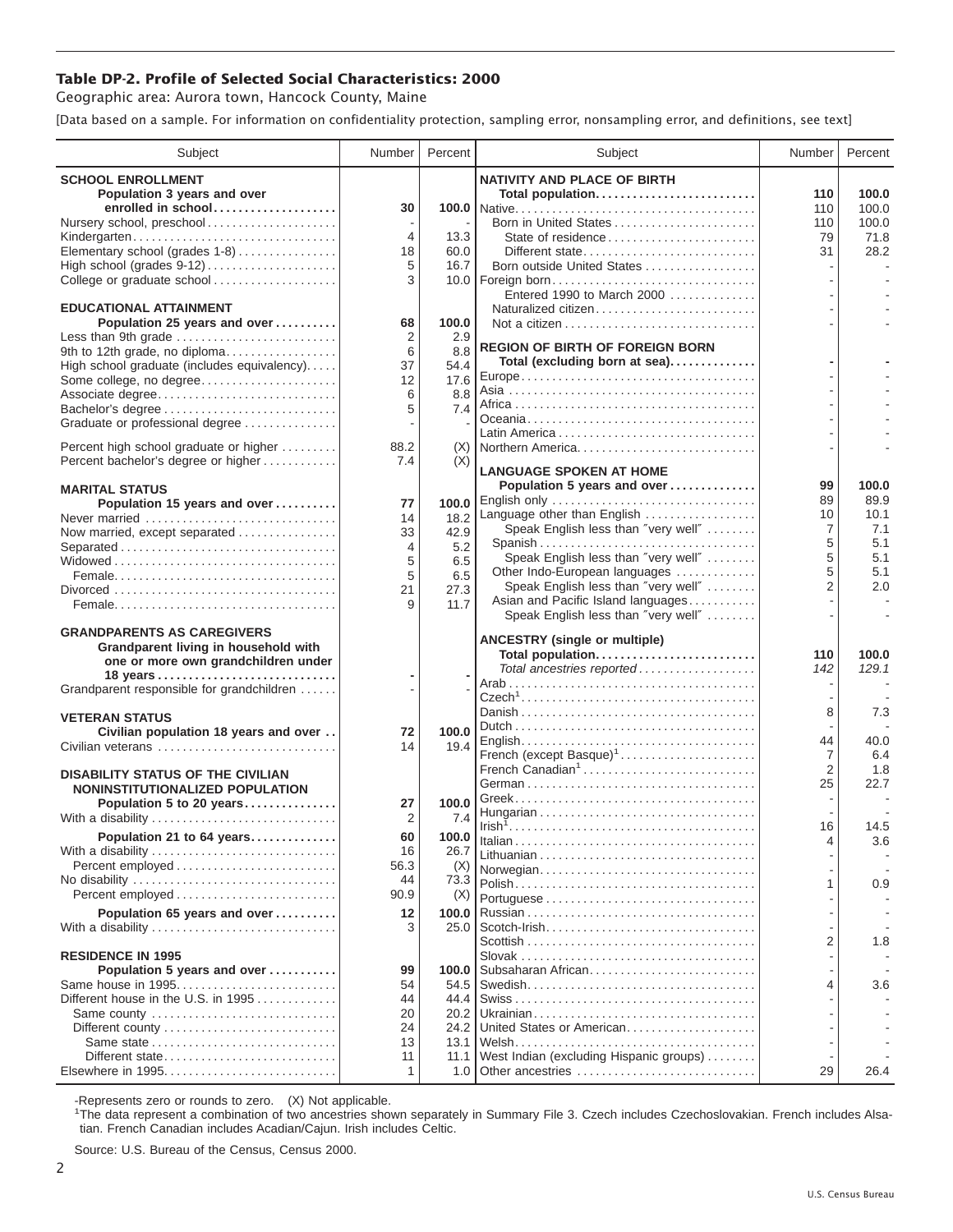## **Table DP-3. Profile of Selected Economic Characteristics: 2000**

Geographic area: Aurora town, Hancock County, Maine [Data based on a sample. For information on confidentiality protection, sampling error, nonsampling error, and definitions, see text]

| Subject                                                                                                                                                                                                                | Number                                             | Percent                | Subject                                                                                                                                                                    | Number                              | Percent                                              |
|------------------------------------------------------------------------------------------------------------------------------------------------------------------------------------------------------------------------|----------------------------------------------------|------------------------|----------------------------------------------------------------------------------------------------------------------------------------------------------------------------|-------------------------------------|------------------------------------------------------|
| <b>EMPLOYMENT STATUS</b><br>Population 16 years and over<br>In labor force<br>Civilian labor force<br>Employed<br>Percent of civilian labor force<br>Not in labor force<br>Females 16 years and over<br>In labor force | 74<br>57<br>57<br>53<br>4<br>7.0<br>17<br>39<br>31 | 100.0<br>100.0<br>79.5 | <b>INCOME IN 1999</b><br>Households<br>77.0 Less than \$10,000<br>\$50,000 to \$74,999<br>\$100,000 to \$149,999<br>\$150,000 to \$199,999                                 | 43<br>9<br>4<br>6<br>8<br>8<br>8    | 100.0<br>20.9<br>9.3<br>14.0<br>18.6<br>18.6<br>18.6 |
| Civilian labor force<br>Employed                                                                                                                                                                                       | 31<br>28                                           | 79.5<br>71.8           | \$200,000 or more<br>Median household income (dollars)                                                                                                                     | 26,250                              | (X)                                                  |
| Own children under 6 years<br>All parents in family in labor force                                                                                                                                                     | 11<br>9                                            | 100.0<br>81.8          | With earnings<br>Mean earnings $(dollars)1$<br>With Social Security income                                                                                                 | 37<br>25,650<br>15                  | 86.0<br>(X)<br>34.9                                  |
| <b>COMMUTING TO WORK</b><br>Workers 16 years and over<br>Car, truck, or van - - drove alone<br>Car, truck, or van - - carpooled<br>Public transportation (including taxicab)                                           | 51<br>36<br>6                                      | 70.6<br>11.8           | Mean Social Security income (dollars) <sup>1</sup><br>100.0 With Supplemental Security Income<br>Mean Supplemental Security Income<br>With public assistance income        | 9,560<br>2                          | (X)<br>(X)<br>4.7                                    |
| Other means<br>Worked at home<br>Mean travel time to work $(minutes)^1$                                                                                                                                                | 4<br>5<br>34.5                                     | 9.8<br>(X)             | Mean public assistance income $(dollars)^1 \ldots$ .<br>7.8 With retirement income<br>Mean retirement income (dollars) <sup>1</sup><br>Families                            | 15.000<br>5<br>14,880<br>27         | (X)<br>11.6<br>(X)<br>100.0                          |
| <b>Employed civilian population</b><br>16 years and over<br><b>OCCUPATION</b><br>Management, professional, and related<br>occupations                                                                                  | 53<br>7                                            |                        | Less than \$10,000<br>\$15,000 to \$24,999                                                                                                                                 | 6<br>5<br>4<br>6                    | 22.2<br>18.5<br>14.8<br>22.2                         |
| Service occupations<br>Sales and office occupations<br>Farming, fishing, and forestry occupations<br>Construction, extraction, and maintenance<br>occupations                                                          | 8<br>17<br>2<br>7                                  |                        | $3.8$   \$100,000 to \$149,999<br>\$150,000 to \$199,999                                                                                                                   | 6                                   | 22.2                                                 |
| Production, transportation, and material moving<br>occupations                                                                                                                                                         | 12                                                 | 22.6                   | Median family income (dollars)<br>Per capita income (dollars) <sup>1</sup>                                                                                                 | 27,083<br>11,794                    | (X)<br>(X)                                           |
| <b>INDUSTRY</b><br>Agriculture, forestry, fishing and hunting,                                                                                                                                                         | 4<br>9                                             | 7.5<br>17.0            | Median earnings (dollars):<br>Male full-time, year-round workers<br>Female full-time, year-round workers                                                                   | 36.875<br>17,083                    | (X)<br>(X)                                           |
| Manufacturing<br>Wholesale trade<br>Retail trade<br>Transportation and warehousing, and utilities                                                                                                                      | $\overline{2}$<br>4                                | 3.8<br>7.5<br>7.5      | Subject                                                                                                                                                                    | Number<br>below<br>poverty<br>level | Percent<br>below<br>poverty<br>level                 |
| Finance, insurance, real estate, and rental and<br>Professional, scientific, management, adminis-<br>trative, and waste management services<br>Educational, health and social services                                 |                                                    | 30.2                   | <b>POVERTY STATUS IN 1999</b><br>Families<br>With related children under 18 years<br>With related children under 5 years                                                   | 6<br>6                              | 22.2<br>31.6                                         |
| Arts, entertainment, recreation, accommodation<br>and food services<br>Other services (except public administration)<br>Public administration                                                                          | 16<br>7<br>2<br>5                                  | 13.2<br>9.4            | Families with female householder, no<br>husband present<br>3.8 With related children under 18 years<br>With related children under 5 years                                 | 4<br>4                              | 44.4<br>57.1                                         |
| <b>CLASS OF WORKER</b><br>Private wage and salary workers<br>Self-employed workers in own not incorporated<br>Unpaid family workers                                                                                    | 38<br>11<br>4                                      | 20.8<br>7.5            | Individuals<br>71.7 18 years and over<br>65 years and over<br>Related children under 18 years<br>Related children 5 to 17 years<br>Unrelated individuals 15 years and over | 15<br>10<br>1<br>5<br>5<br>4        | 14.0<br>13.9<br>8.3<br>14.3<br>20.8<br>15.4          |

-Represents zero or rounds to zero. (X) Not applicable.

<sup>1</sup>If the denominator of a mean value or per capita value is less than 30, then that value is calculated using a rounded aggregate in the numerator. See text.

Source: U.S. Bureau of the Census, Census 2000.